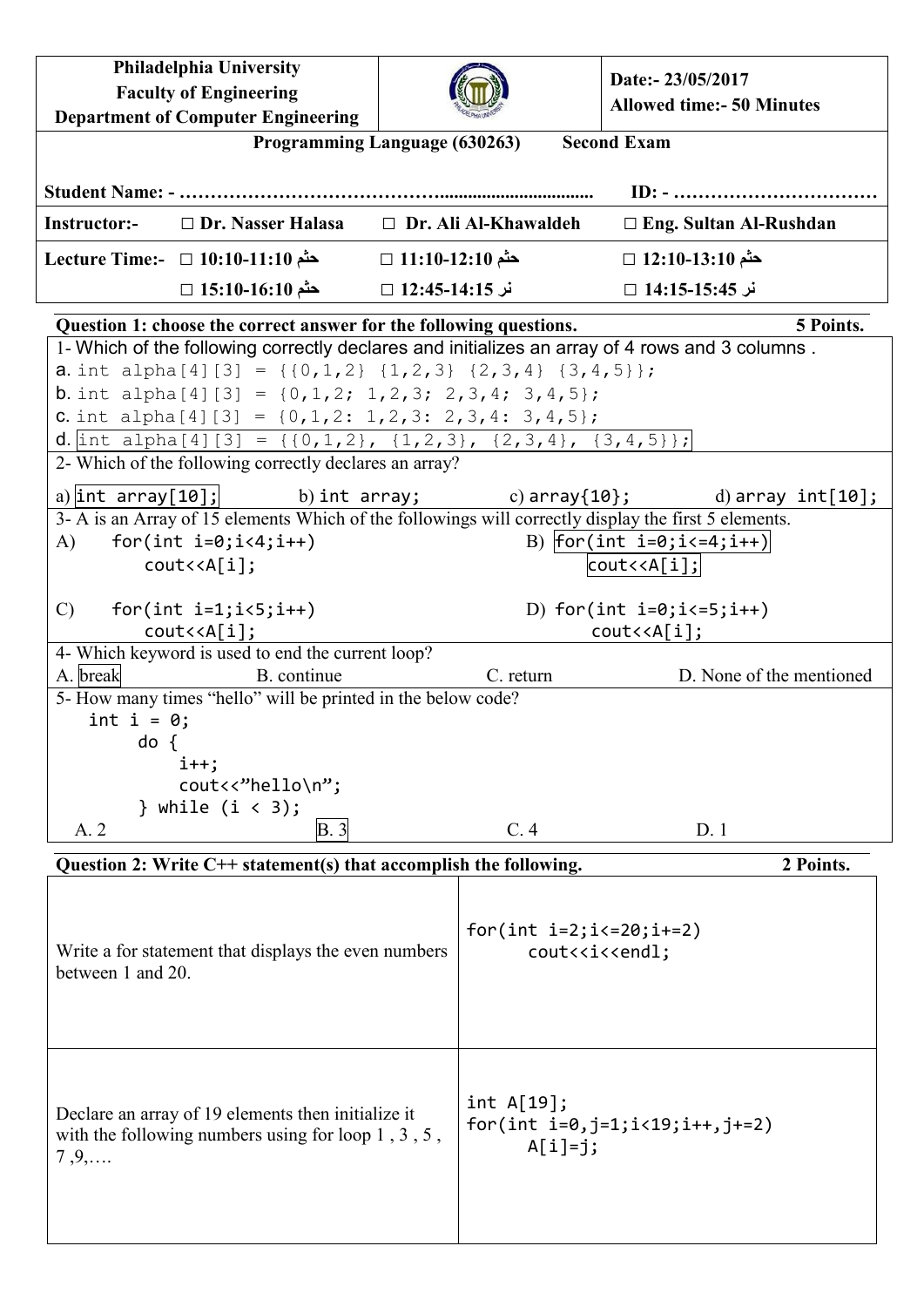| Question 3:- What is the output of the following code segments.                                   | 5 Points.                        |
|---------------------------------------------------------------------------------------------------|----------------------------------|
| int $n = 10$ , $y = 0$ ;                                                                          |                                  |
| while $(n \ge 0)$                                                                                 |                                  |
| $y = y + 2;$<br>$\{$                                                                              | $n = -1$                         |
| $n - -$ ;                                                                                         | $y = -22$                        |
| }                                                                                                 |                                  |
| cout<<" $n = "<< n << "and y = "<< y << "end1$ ;                                                  |                                  |
| int A $[5] = \{0\};$                                                                              |                                  |
| $A[1]=7;$                                                                                         |                                  |
| $A[2]=5;$                                                                                         |                                  |
| $A[3] = -2;$                                                                                      | $\theta$<br>5<br>0               |
| for (int i = 0; i < 5 ; i+=2)                                                                     |                                  |
| cout $\langle \langle A[i] \rangle \langle \langle$ ";                                            |                                  |
| cout << endl;                                                                                     |                                  |
| $int sum=0;$                                                                                      |                                  |
| int i;                                                                                            |                                  |
| $for(i=9;i>2;i-=2)$                                                                               |                                  |
| $\{$                                                                                              | 24<br>$\overline{\phantom{0}}$ 1 |
| $sum += i;$                                                                                       |                                  |
| ł                                                                                                 |                                  |
| cout< <sum<<" "<<="" <<="" endl;<="" i="" td=""><td></td></sum<<">                                |                                  |
| int temp[3][3]={{1,2,3},{4,5,6},{7,8,9}};                                                         |                                  |
| for (int $i = 0$ ; $i < 3$ ; $i++)$                                                               | 3                                |
| $\{$                                                                                              | 5                                |
| cout $\langle \rangle$ temp[i][2-i] $\langle \rangle$ and to temps and temporal $\langle \rangle$ | $\overline{7}$                   |
|                                                                                                   |                                  |
| $int x=9;$                                                                                        |                                  |
| float $a=1.1$                                                                                     |                                  |
| do                                                                                                |                                  |
| $\{$                                                                                              | 9.9                              |
| cout<< $x * a < \text{endl}$ ;                                                                    | 10                               |
| $x++;$                                                                                            |                                  |
| $\mathcal{F}$                                                                                     |                                  |
| while $(x < 5)$ ;                                                                                 |                                  |
| cout<< x < <endl;< td=""><td></td></endl;<>                                                       |                                  |

**Question 4: Find the errors(syntax or semantics) in the following code segments and correct them.**

|                                  | 3 Points.                     |
|----------------------------------|-------------------------------|
| int $G[6] = {3,9,1,-2,7,4,-3}$ ; | Too many initializers         |
| $int S = 0;$                     | int $G[6] = {3,9,1,-2,7,4}$ ; |
| for $(i=0; i < 6; i++)$          |                               |
| $S \leftarrow G[i]$ ;            | <i>i</i> undefined variable   |
| $\cot \leftarrow$ S;             | for (int i=0; $i < 6$ ; i++)  |
| int $x = 1$ , $y = 0$ ;          | do                            |
| do                               | $\{$                          |
| $y = x + 2;$                     | $y = x + 2;$                  |
| $x++;$                           | $X++;$                        |
| while ( $y \le 10$ )             |                               |
| $\cot < y;$                      | while ( $y \le 10$ );         |
| int $j=1$ ;                      | Infinite loop                 |
| while $(j \leq 10)$              |                               |
| cout << "Hello" << endl          | while $(j++ \leq 10)$         |
|                                  | cout << "Hello" << endl;      |
|                                  |                               |
|                                  |                               |